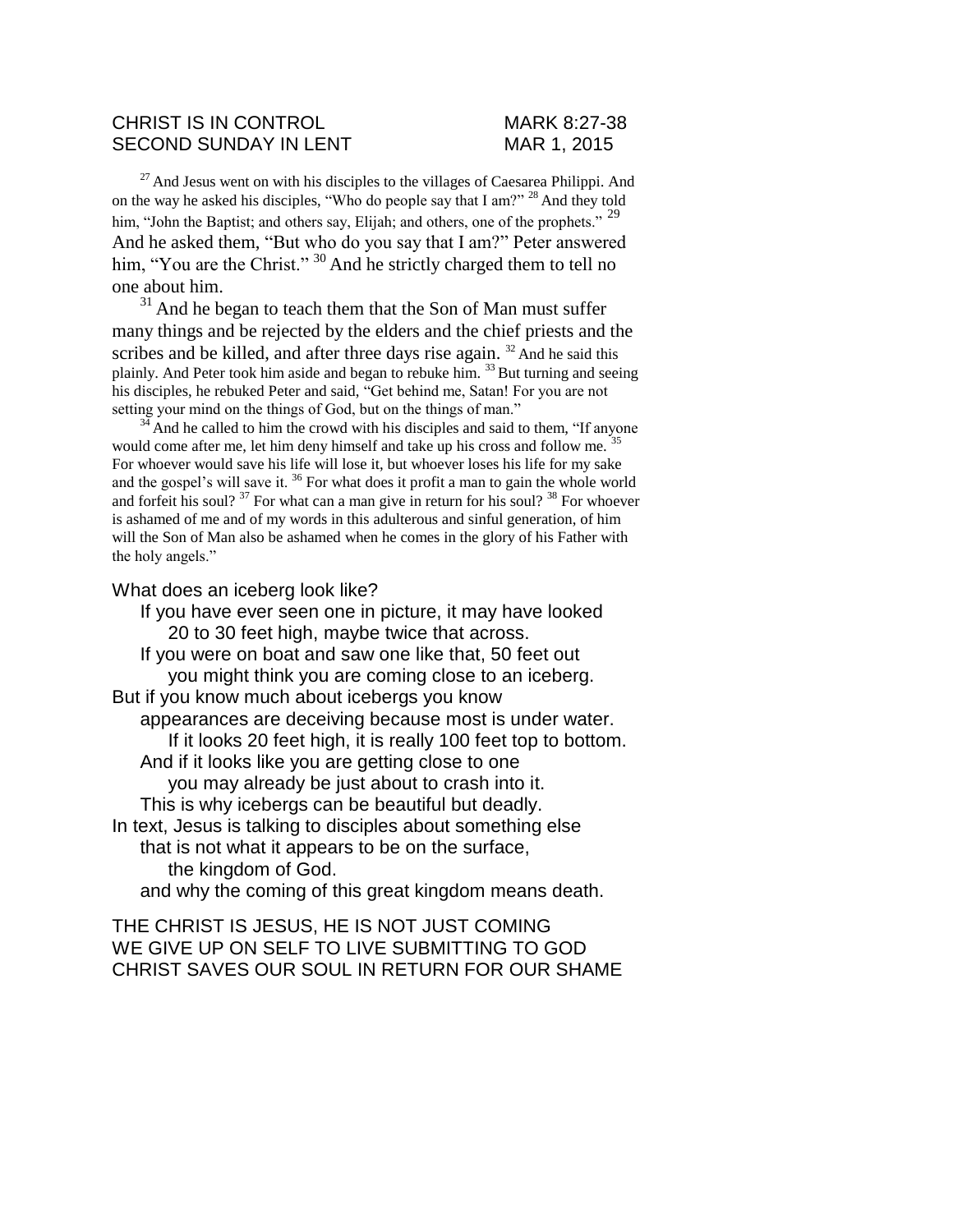## THE CHRIST IS JESUS, HE IS NOT JUST COMING

 $27$  And Jesus went on with his disciples to the villages of Caesarea Philippi. And on the way he asked his disciples, "Who do people say that I am?"  $^{28}$  And they told him, "John the Baptist; and others say, Elijah; and others, one of the prophets."  $^{29}$  And he asked them, "But who do you say that I am?" Peter answered him, "You are the Christ." <sup>30</sup> And he strictly charged them to tell no one about him.

 $31$  And he began to teach them that the Son of Man must suffer many things and be rejected by the elders and the chief priests and the scribes and be killed, and after three days rise again.

Conversation takes place as Jesus is on retreat with disciples, away from mobs clamoring for miracles. because he wants to prepare them for what is coming up, his death and resurrection. So they are in Philippi, region rule by Herod Philip, just north of Galilee, ruled by his brother, Herod Antipas. Philip and Antipas each controlled territory with borders. Anyone inside those borders was under their control. When people thought of kingdom, this is what they pictured. So Jews who expected messiah to bring kingdom of God, this is what they pictured: territory and control. like state of Israel in middle east today. Meanwhile, today, ISIS vision of what it means to be Islamic means controlling territory ruled by Islamic Caliphate where everyone must obey Islamic rules or die. Christians have sometimes pictured same kind of thing. At time of Luther, John Calvin took control of Geneva to make it a state ruled by Christian principles. Pilgrims established Plymouth Plantation as place where everyone would be forced to live by their Christian rules. Jesus had been preaching: the kingdom of God is here. but people looked around and didn't see it. So, as the disciples report, they assumed Jesus was a forerunner of the kingdom, like John or other prophets. But Peter is right, the Christ is already here. Jesus is Christ. This means the kingdom is not just near but here. Like Jesus and his disciples walking through Philippi, church is always believers walking through foreign territory. As Jesus later explained, don't believe anyone who says kingdom of God is over here or there, because is in you.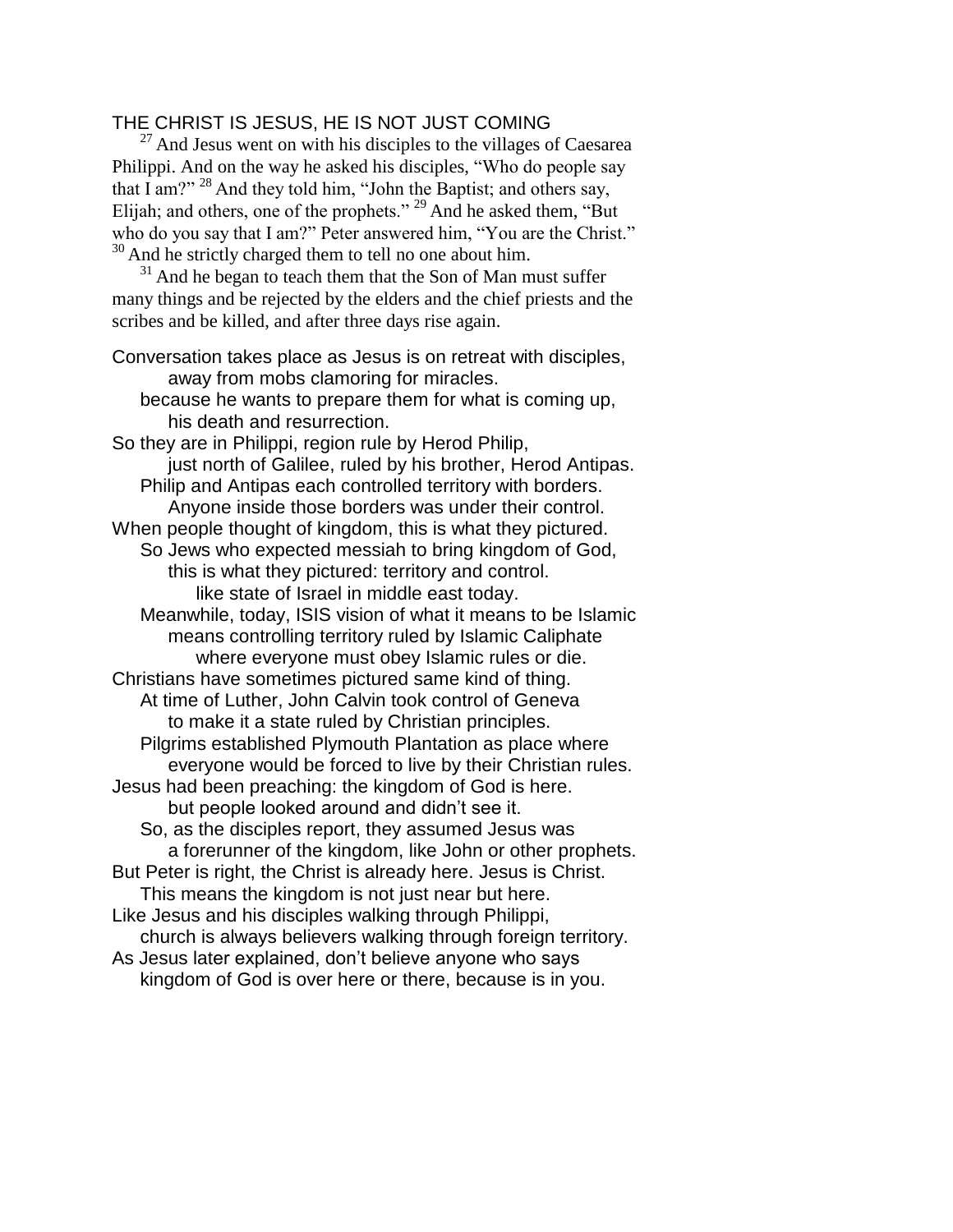It is hidden in plain sight, like an iceberg under surface. not like cloud that looks big but is just fluffy instead appearing small but solid as rock. So Jesus warns disciples not to tell anyone he is the Christ, the will get the wrong idea, but he tells them plainly about his death and resurrection because they still don't understand how this kind of kingdom comes not using power to take control of others but using power to endure suffering & death & rise. This is the kind of power that transforms lives.

In this kingdom we don't submit because if not we will die but we submit because we have already died.

WE GIVE UP ON SELF TO LIVE SUBMITTING TO GOD And Peter took him aside and began to rebuke him.  $33$  But turning and seeing his disciples, he rebuked Peter and said, "Get behind me, Satan! For you are not setting your mind on the things of God, but on the things of man."

 $\frac{3}{4}$  And he called to him the crowd with his disciples and said to them, "If anyone would come after me, let him deny himself and take up his cross and follow me.  $35$  For whoever would save his life will lose it, but whoever loses his life for my sake and the gospel's will save it.<sup>36</sup> For what does it profit a man to gain the whole world and forfeit his soul?

To see an iceberg up close, you have to get into a little boat. If big ship gets close to one, it is in danger of being sunk. One way or another you have to abandon ship. If you are going to follow Christ, you have to abandon ship. When we hear "take up your cross and follow me" we picture Jesus on the way to Calvary.

but this hadn't happened yet, Disciples couldn't picture it. Those they had seen carrying crosses were defeated rebels who were being treated as traitors to those in control. This is what we must become. We are by nature

rebels fighting against God for our independence. The biggest enemy of the kingdom is our sinful nature. We must accept defeat & die to our illusions of grandeur, submitting to his plans for us instead.

Even when God's kingdom has come to us,

we must constantly resist rejoining the insurgency.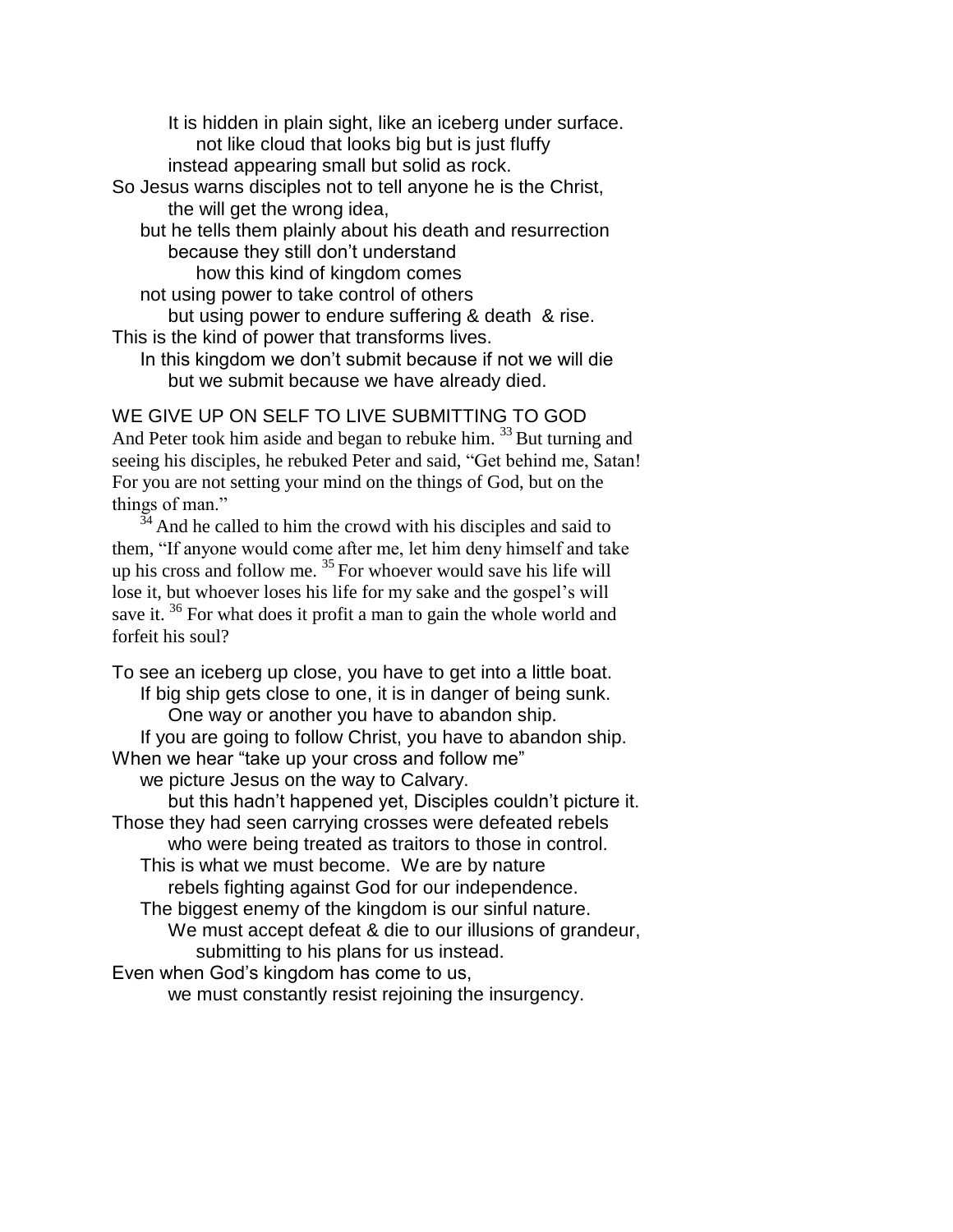like Peter who, even though he knew Jesus was the Christ tried to tell him that his way of doing things was no good. Surely there is a way to success without suffering. I think Peter resisted Jesus' suffering because he knew already that this would mean he as a follower would suffer too. When we have difficulties in life, we may think, surely this is not what my life should look like. I do not yet have what God has planned for me. Even as Christians, loved by God, we will sometimes suffer. What Jesus is talking about here is specifically suffering because of our faith in the gospel. as some still today lose their life because of this faith. But ultimately, who takes our life because of the Gospel? God Carrying the cross to follow Jesus and giving up our life for the sake of the gospel is not just warning of consequences but a gracious invitation to trust in Jesus who goes ahead of us to the cross. and to release our fearful grip on our life, letting God take it into his own hands, for the sake of what he hands over to us instead:

Jesus and his gospel, which is worth far more.

We can do this because...

CHRIST SAVES OUR SOUL IN RETURN FOR OUR SHAME

 $31$  And he began to teach them that the Son of Man must suffer many things and be rejected by the elders and the chief priests and the scribes and be killed, and after three days rise again.  $32$  And he said this plainly.

 $37$  For what can a man give in return for his soul?  $38$  For whoever is ashamed of me and of my words in this adulterous and sinful generation, of him will the Son of Man also be ashamed when he comes in the glory of his Father with the holy angels."

What can we give in exchange for his soul? Nothing we have is as valuable,

Yet we try to mortgage our spiritual lives,

thinking they will earn us get worldly things,

thinking we can make the payments with our behavior

and we keep ending up short, risking forfeiture.

But Jesus has something valuable enough to give

in exchange for our souls his own life.

Peter didn't' think cost was this high, but it is, & Jesus knew.